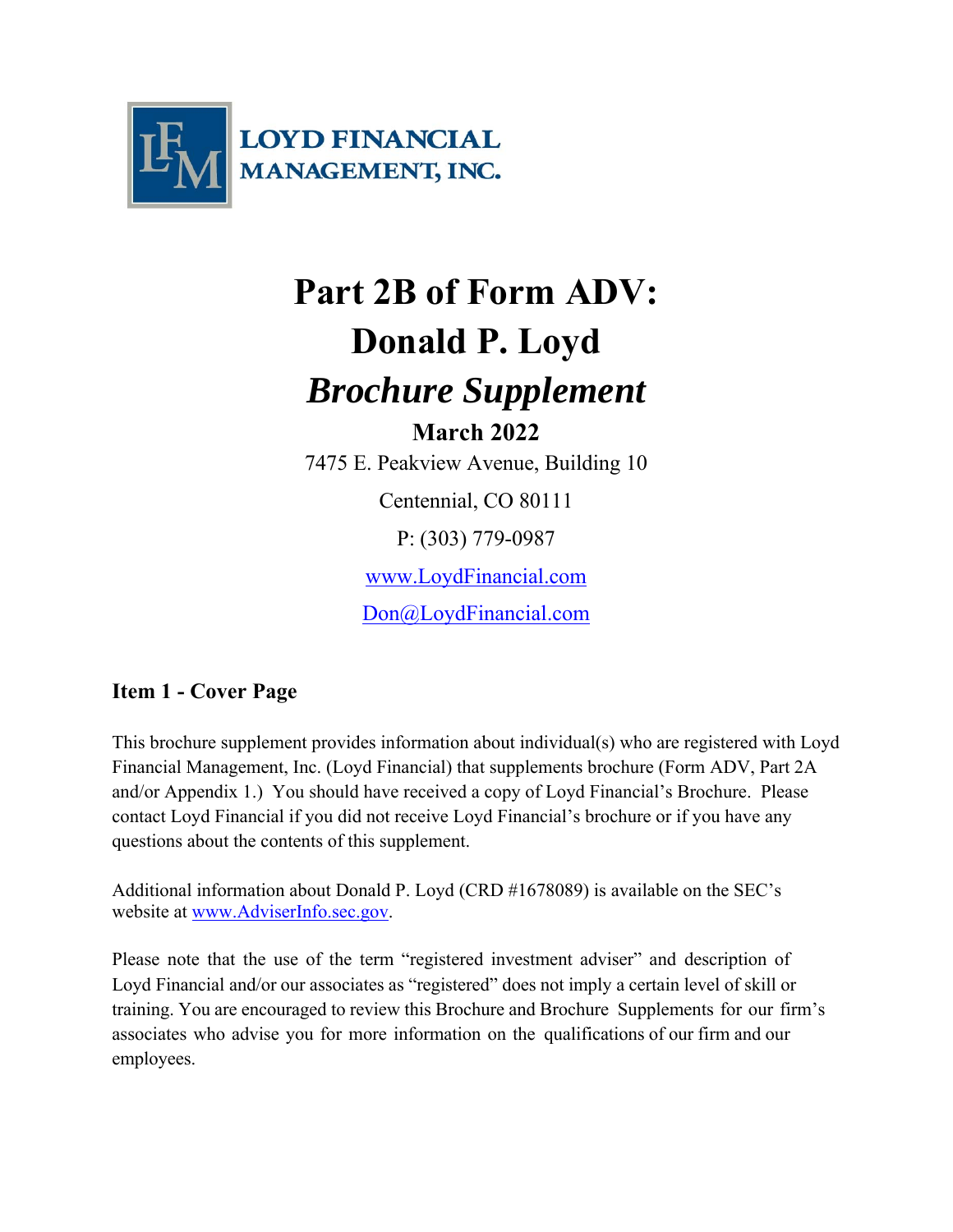# **Item 2 – Educational Background and Business Experience**

#### **BUSINESS STANDARDS & PROFESSIONAL CERTIFICATIONS**

Loyd Financial requires that those involved in determining or giving investment advice must be properly licensed employees who are knowledgeable and experienced in portfolio analysis.

# DONALD P. LOYD

#### **Birth Year**

Donald P. Loyd was born in May of 1960.

#### **Education**

In 1982, Mr. Loyd received a Bachelor of Business Administration Degree (B.B.A) from the University of Miami (Florida). In 1986, he received a Master of Business Administration Degree (M.B.A.) and a Juris Doctor Degree (J.D.) from the University of Denver. Don was admitted to practice law in the State of Colorado in 1987. He currently maintains his law license but does not actively practice law.

#### **Business Experience**

Mr. Loyd has been in the financial services industry since 1987 and in 1991 earned the Certified Financial Planner ("CFP") professional designation from the Certified Financial Planner Board of Standards, Inc. To obtain the designation, the candidate must have a bachelor's degree or higher from an accredited college or university and 3 years of full-time personal financial planning experience. Mr. Loyd has also completed the CFP board registered program and passed the comprehensive CFP Certification Examination. To maintain the designation, it is required that 30 hours of continuing education be completed every 2 years including two hours on the Code of Ethics and the Standards of Professional Conduct.

Mr. Loyd maintains membership in the Financial Planners Association (FPA).

### **Item 3 - Disciplinary Information**

Mr. Loyd has not been involved in any legal or disciplinary event, including criminal or civil action, administrative or self-regulatory organization proceeding or any other hearing or formal adjudication regarding a professional attainment, designation, or license, that is material to a Client's or prospective Client's evaluation of him.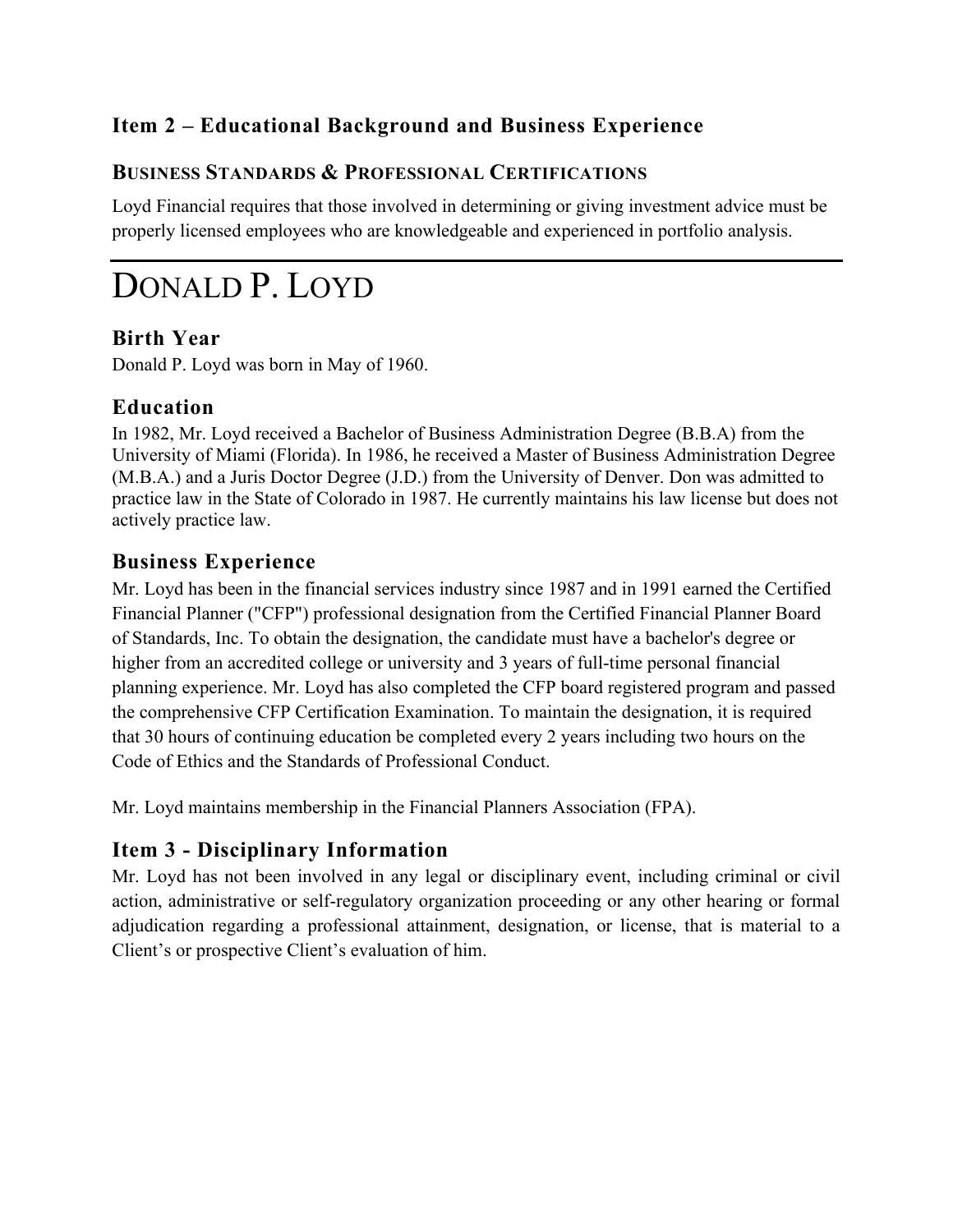#### **Item 4 - Other Business Activities**

Don was admitted to practice law in the State of Colorado in 1987. He currently maintains his law license but does not actively practice law.

Mr. Loyd is also the owner and manager of Hurricane Holdings, LLC. Hurricane Holdings owns a small office building in Centennial, Colorado. Loyd Financial is physically located in this building and is a tenant of Hurricane Holdings, LLC. Mr. Loyd spends approximately 5 hours per week managing the office building owned by Hurricane Holdings, LLC.

#### **Item 5 -Additional Compensation**

In addition to the compensation mentioned above, Mr. Loyd and/or Loyd Financial also receives non-cash compensation in connection with attendance at educational events, such as those provided by Buckingham Strategic Partners, LLC (BSP), Charles Schwab & Co., Dimensional Fund Advisors (DFA Funds), or other fund management companies. Said non-cash compensation shall include reimbursement for attendance expenses associated with such educational seminars and may be paid or reimbursed, either in whole or in part by BPS for travel, lodging and meal expenses and/or in the form of entertainment, merchandise, and other benefits. BSP may sponsor educational seminars for the benefit of Loyd Financial, Don Loyd and its Clients. Such educational seminars provide Loyd Financial and Don Loyd with access to information and ideas regarding practice development, client servicing, investment strategy, relationship management and financial planning.

BSP may also assist in the cost and/or reimbursement of client appreciation events provided and sponsored by Loyd Financial and/or Don Loyd. Clients should be aware of a conflict of interest associated with the receipt of this compensation since such payments and benefits may provide Loyd Financial with an incentive to recommend certain products and services based on the noncash compensation received, rather than on the Client's needs. However, this conflict is mitigated by Loyd Financial's and Don Loyd's commitment to always make recommendations and act in the best interest of its Clients.

### **Item 6 - Supervision**

Mr. Loyd, as Chief Compliance Officer (CCO), will follow the written policies and procedures that have been adopted by Loyd Financial and is responsible for all supervision and formulation and monitoring of investment advice to clients. He can be reached at (303) 779-0987. Mr. Loyd will review all employee personal securities transactions on a quarterly basis (when applicable), oversee all material investment policy changes, and conduct periodic testing to ensure that client objectives and mandates are being met.